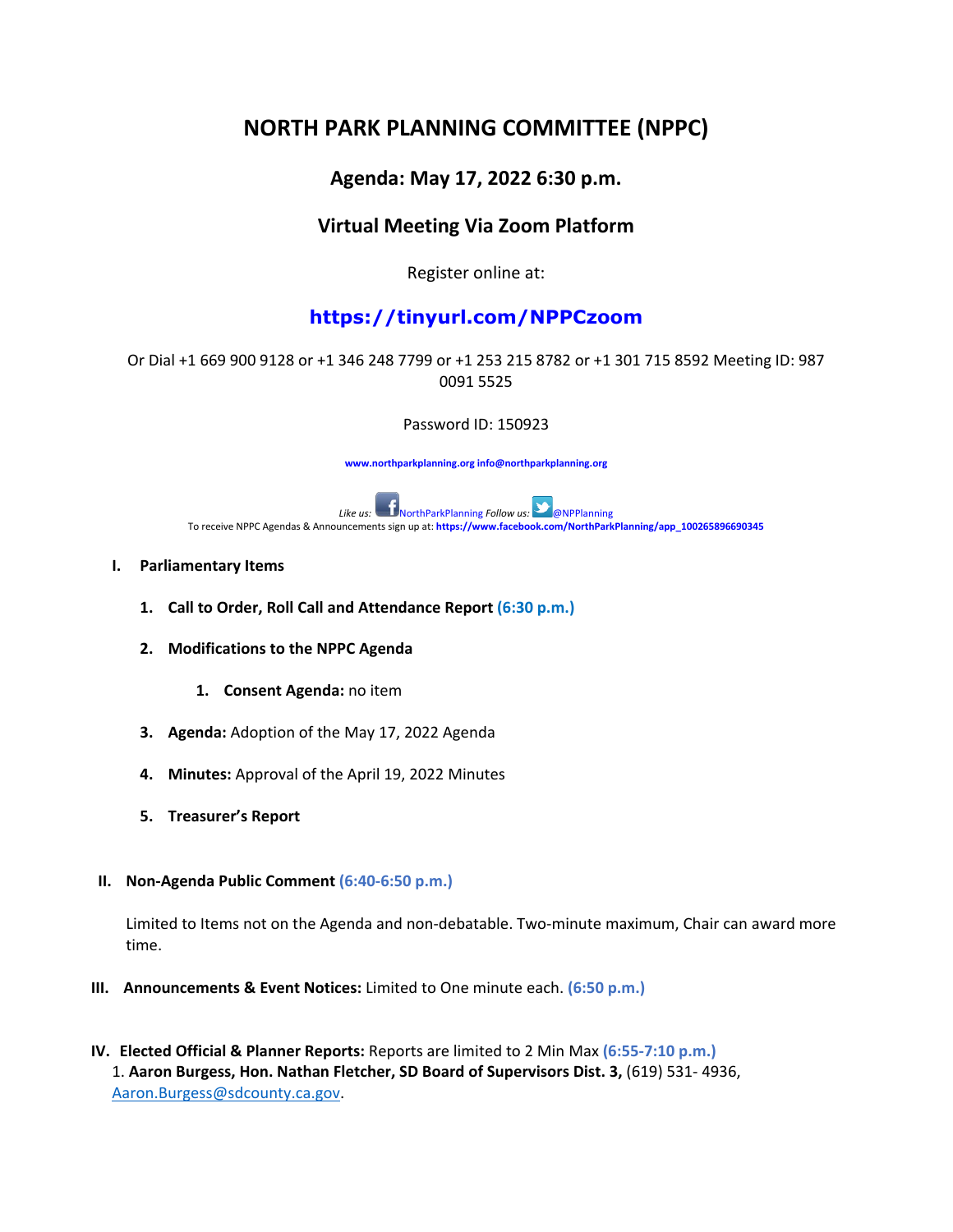- 2. **Kohta Zaiser, Hon. Todd Gloria, Mayor of San Diego**, [ZaiserK@sandiego.gov.](mailto:ZaiserK@sandiego.gov)
- 3. **Christopher Vallejo. Toni Atkins, State Senate Dist. 39**, 619-645-3133,
- 4. **Ryan Darsey, Hon. Stephen Whitburn, City Council Dist. 3**, (619) 236-663[3 RDarsey@sandiego.gov](mailto:RDarsey@sandiego.gov.5)[.5.](mailto:RDarsey@sandiego.gov.5)
- 5. **Jeffrey Ryan, Planning Department**, (619)235-5221 [JTRyan@sandiego.gov](mailto:JTRyan@sandiego.gov)
- 6. **Chris Gris, Hon. Chris Ward, State Assemblymember,** Christopher.gris@asm.ca.gov

#### **V. Information Item: (7:10-7:40 p.m.)**

1. **Formation of Special Election Subcommittee and Development of Special Election Timetable** NPPC is required to hold a Special Election open to all eligible members of the North Park community to fill four vacancies. The members of the Special Election Subcommittee will be announced, and a proposed plan of action and timetable outlined in an Appendix to this agenda will be reviewed. Presenter: Kate Callen

#### **VI.I Information Item: (7:40-8:10 p.m.)**

#### **1. Recruitment of Diverse Candidates and Community Outreach**

The special election will give us an opportunity to explore new ways to recruit a diverse field of candidates and to engage the North Park community in that effort. Presenter: Kate Callen

#### **VII. NPPC Reports (8:10 - 8:20 p.m.)**

- 1. **Subcommittee Reports:** (Limited to Items Not on the Agenda & 5 Min. Max. each)
	- 1. Urban Design/Project Review
	- 2. Public Facilities & Transportation
- 2. **Liaisons Reports**: Limited to 1 Min. Max per Report
	- 1. Balboa Park Committee. Howard Blackson
	- *2.* Maintenance Assessment District.
	- 3. North Park Main Street. Steve Billings.
	- 4. Adams Avenue Business Association.
	- *5.* El Cajon Boulevard Business Improvement Assoc.
	- 6. North Park Community Association.
	- 7. University Heights Community Association. Tyler Renner
	- 8. CPC. Kate Callen

#### VIII. **Future NPPC Meeting Dates & Agenda Items:** Next meeting is Tuesday, June 21, 2022 – **6:30PM**

#### IX. **Adjournment (8:30 p.m.)**

- **\*\***For more info on any project, enter the SD Development Services PTS number in "Project ID" at https://opendsd.sandiego.gov/Web/Maps/ApprovalsDiscretionary
- To request an agenda in alternative format, a sign language, or oral interpreter, call (619) 236-6405.